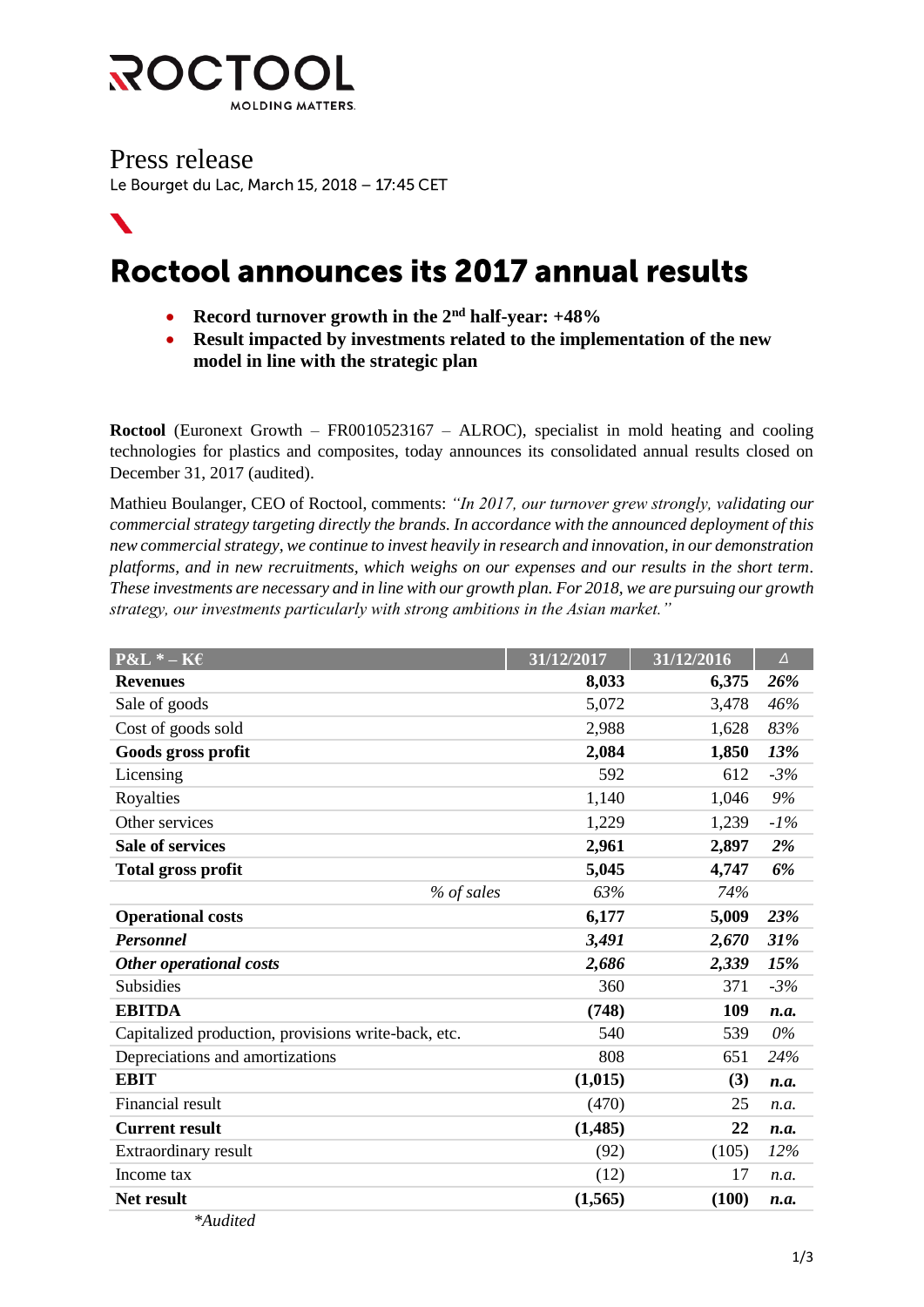

### **Record turnover growth in the 2nd half-year: +48%**

Roctool's consolidated sales for 2017 rose to  $68.0M$ , up 26% on 2016, driven by record sales growth in the second half of the year which stood at  $64.9M$ , a strong increase of  $+48%$  compared to the second half of 2016 and the sale of 47 Roctool systems in 2017 (versus 25 in 2016).

Sale of goods over the past financial year rose sharply, reaching  $\epsilon$ 5.1M (+46% compared to 2016), confirming the success of the new commercial offer. License sales and other services remained stable  $(€0.6M$  and €1.2M respectively). Royalties, for their part, continued to rise to more than €1.1M in 2017 (+9% compared to 2016).

Roctool technology is increasingly present internationally with the continued gain of new customers and new brands that use Roctool technologies. Export sales thus represent an increasing share of total sales in 2017 with 90% versus 80% in 2016. The American market remains an important one for Roctool, and Asia is growing strongly. Already present in Asia through two sites in Japan and Taiwan, the Group strengthened its presence in 2017 with the opening of a subsidiary in Shanghai, China. The platform in China will be operational in June 2018. The Group's ambition is to accelerate the penetration of new Chinese customers, support the ongoing production of existing customers, and strengthen the relationship with its partners in Asia.

# **Result impacted by investments related to the implementation of the new model in line with the strategic plan**

The Roctool Group continues to invest in line with its growth strategy. Personnel costs are an important part of the expenses in order to train teams and to anticipate the resource requirements related to the future increase of the activity. Operating expenses increased by  $+23%$ , reaching  $\epsilon$ 6.2M.

This investment also takes the form of a temporary reduction in gross margins for the sale of goods. In order to increase the speed of market penetration and thus be able to demonstrate the relevance of the technology, the Roctool Group has developed specific offers for "first users", which has a short-term impact on the gross margin, but facilitates subsequent adoption of the systems and services attached to them.

Roctool is also continuing its efforts in research and innovation, at the heart of the Group's know-how, as well as in new application development programs.

As a result, the Group's EBITDA at the end of December 2017 showed a loss of €0.7M (versus a profit of €0.1M in 2016).

Given a negative financial result of  $\epsilon$ 0.5M (mainly related to EUR/USD exchange losses) and an extraordinary result of -€0.1M (mainly due to the extraordinary amortization of a research project), the consolidated net income of the Group represents a loss of  $E1.5M$  (compared to a loss of  $E100k$  the previous year.

# **Cash position of €1.9M**

At the end of December 2017, Roctool Group's financial position remained solid with net cash available of €1.9M versus €1.1M on December 31, 2016 (with a large item of trade receivables on December 31, 2017 related to a high level activity at the end of the year). Consolidated shareholders' equity at the end of December 2017 rose to  $66.0M$  versus  $62.3M$  as of December 31, 2016.

To accelerate the deployment of its strategic plan, Roctool continues to study ways to strengthen its cash position and its level of capital.

During the 2<sup>nd</sup> quarter, Roctool fully refinanced – for an amount of  $\epsilon$ 0.8M – the bond issued at the end of 2012 with three lines of traditional bank loan repayable over 5 years.